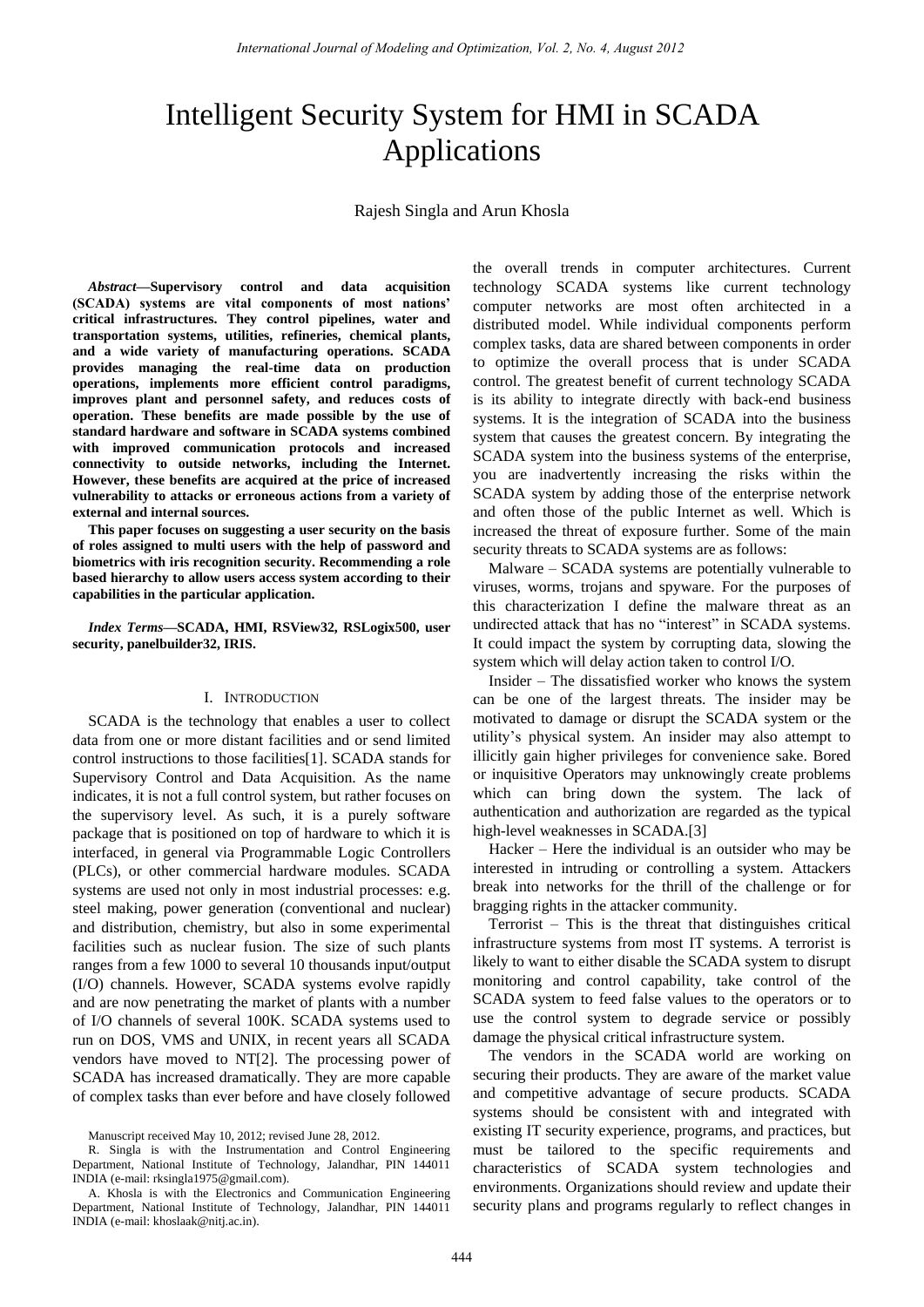technologies, operations, standards, and regulations, as well as the security needs of specific facilities.

So there is a need of such a secure SCADA system in the industries. We have designed a SCADA System for controlling and monitoring of temperature and level of three tank system. After that we are suggesting a role based access model to different users for different operating parts of the system. This model is useful to prevent users from certain parts of the system and secure the SCADA commands, graphic display, OLE objects and tags. This paper is helpful to secure the SCADA project manager and prevents users from going outside of the project privileges for that code to access the SCADA features allowed by that code. This paper gives a hierarchy of user to secure the system and allowing each user to access a different set of features. Biometrics with iris recognition is also used in this system to secure top level of hierarchy model.

# II. EXPERIMENTAL SYSTEM

# *A. Hardware:*

Hardware is setup of three tank system as shown in Fig. 1. In this system there are two experiments to control the temperature and level of the control tank by manipulating inflow from the hot tank and Cold tank using control valves. System's main requirement is continuous output from the control tank.



Fig. 1. Hardware setup

This system has two experiments which are as follows:

• In temperature control when temperature of control tank is low inflow from hot tank is started while when temperature is high inflow from cold tank is started. If temp of fluid goes high then we have heat exchanger which will cool down the fluid.

 In level control of the control tank we increase or stop the inflow from the cold tank to control tank according to the required level.

To control it manually we have HMI (PV300) which is used to give set point and selecting experiment. SCADA window has graphics or operator panel where the present status of different valves, level and pump is shown using different indicators. It also has start, stop and emergency stop buttons.

*B. Software:* 

In this system three software are used, PLC software RSlogix500 (by Rockwell), SCADA RSview32 (by Rockwell) and Panelbuilder32.

*RSView32* [4] is an integrated, scalable, component-based HMI for monitoring and controlling automated machines and processes. Designed for Microsoft Windows NT and Windows 95/98, RSView32 integrates Microsoft Visual Basic for Applications (VBA), which allows you to customize and extend its core functionality. It is both an OPC client and server which provide you added flexibility for peer-to -peer networking and the ability to implement a control system that easily and reliably interfaces control products from multiple vendors. RSView32 offers:

- Rich graphics and animation tools.
- Customizable alarm monitoring.
- Activity, alarm, and data logging with ODBC database support.
- Historical and real-time trending on the same graphic display.
- Event detection that can trigger automated responses.
- Project-level and system-level security features.
- DDE and OPC communications.

*RSLogix500* [5] was the first PLC programming software to offer unbeatable productivity with an industry-leading user interface. RSLogix 500 comes in two editions a Standard edition that provides basic ladder logic editing functions, and a Professional edition that provides additional functions to expand your automation solutions and make editing ladder logic simple.

- 1) Microsoft Visual Basic for Applications support.
- 2) Custom Graphical Monitor.
- 3) Editing project databases using Microsoft.
- 4) Logic Trace.

Panelbuilder32 [6] software supports the entire family of Panel View Standard terminals, allowing for easy conversion and reuse of existing applications. Configure screens quickly and easily using standard tools, objects, graphics, and imported bitmaps. Other time-saving advantages include cut/copy/paste and tag import/export capabilities in and between Panel View applications. In addition, multiple applications can be open at the same time.

A SCADA window is designed for above hardware for controlling and monitoring the system. In this window there are controlling switches, switches start exp2, and start and stop which are used to start or stop the process .Numeric input is used to give required temperature or level of the control tank as shown in Fig. 2. Trend button is to see the trend how the temperature or level varying of the control tank as shown in Fig. 3.

This research paper also provides secure access to the system. Login button is used to login as different user at any time. Graphics shows the present temperature of three tanks, heat exchanger inlet and outlet temperature and status of various pumps and solenoid valves. Heater status is also in the graphics as the heater starts it start blinking. User can also define the alarms for the level, temperature, heater, solenoid valves which is shown in alarm window where a user can acknowledge them and take a corrective action according to their role and access granted to them. For proper controlling of the system we also provided user to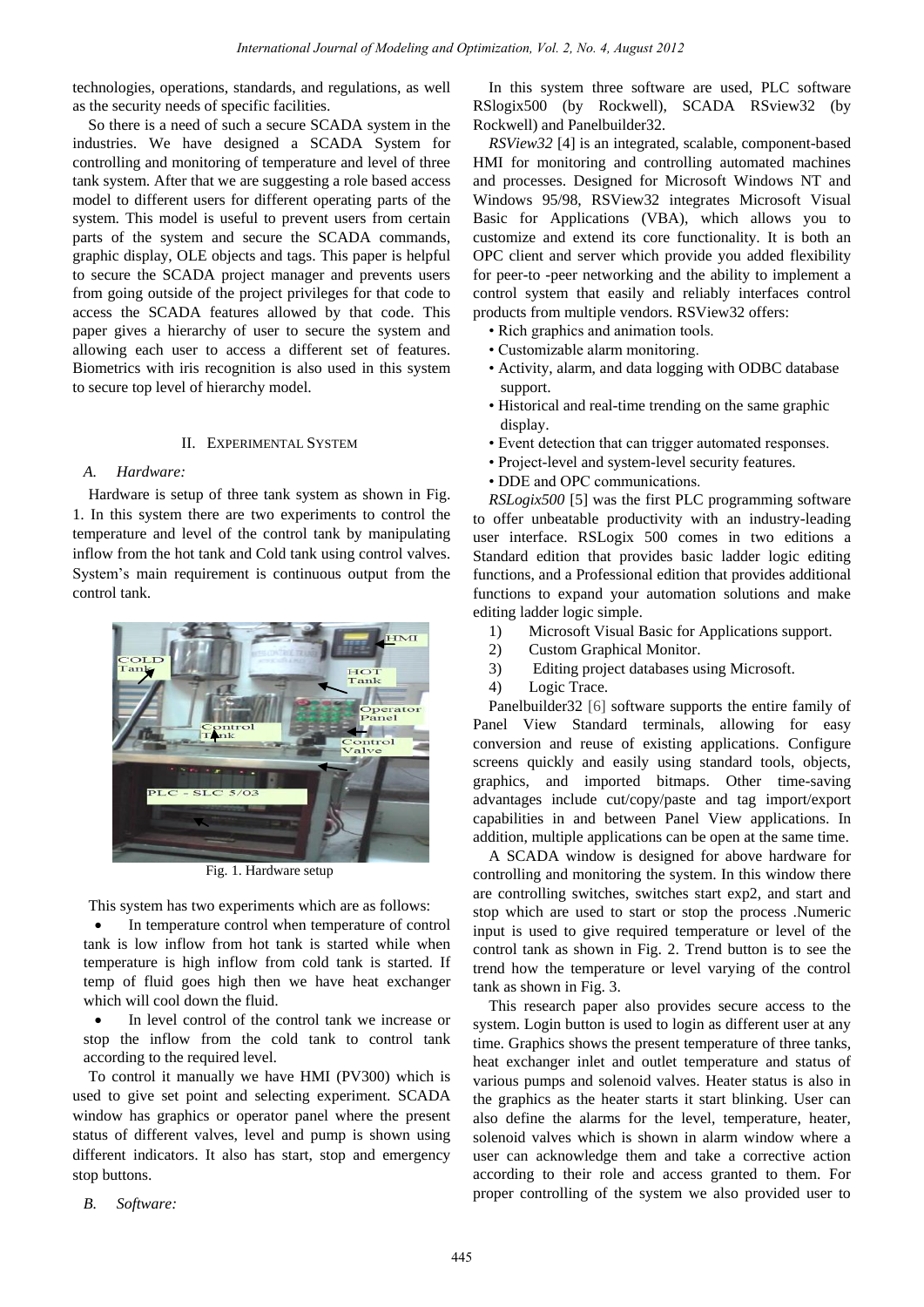change the controller setting to get best response from the system.



Fig. 2. Controlling and monitoring window



Fig. 3. Trend and controller setting window.

The complete setup has PLC, SCADA and HMI as shown in the figure 4. Hardware system can be treated as the plant and the SCADA window can be taken as the control room for a large system having input outputs in the range of thousand located at large distance.



Fig. 4. Experimental Setup

### III. SECURITY

 This paper proposed a hierarchy for the users according to their roles to secure the system. SCADA access control security policy is used starts by identifying critical and important resources, then determining who can access these resources, and knowing exactly what kind of access is provided. The roles within SCADA system need to be defined and the type of access to these critical resources, activities, and operations need to be detailed [7]. The SCADA internal and external roles to be identified and the type of access each of these roles requires for the SCADA system should be outlined, the external role is defined as any external user accessing the SCADA system. Main focus of this paper is on the security from the internal user so several internal roles needed to be defined. In SCADA environment for our application different roles found like a Manger, a Supervisor, Senior operator, Junior operator, Instrument technician, and Engineer role.

The permissions to access SCADA objects for these users should be restricted to the role of each user. Hierarchy we have suggested is shown in table-1. Users access restricted in the system so that they can access only those resources which they can handle according to their role and knowledge without affecting system perfectly.

| USER                     | Role                    | Security type                 | <i><b>Operations</b></i>                                         |
|--------------------------|-------------------------|-------------------------------|------------------------------------------------------------------|
| Junior<br>Operator       | Junior<br>operator role | Password                      | Monitor any screen                                               |
| Senior<br>Operator       | Senior<br>operator role | Password                      | JO Role, can start or<br>stop the system,<br>Acknowledge alarm   |
| Supervisor               | Supervisor<br>role      | Password                      | SO Role, disable<br>alarm, can change set<br>points.             |
| Instrument<br>technician | Technician<br>role      | Password                      | Can change graphics,<br>see alarm logs, change<br>security codes |
| Engineer                 | Engineer<br>role        | Password                      | Configure graphics,<br>Controller setting.<br>Security codes     |
| Manager                  | Manager                 | Password &<br>Biometric(iris) | All of the above                                                 |

TABLE I: HIERARCHY FOR USER ACCORDING TO THEIR ROLE[7]

The role hierarchy reflects the organizational structure based on job's authorities and responsibilities. In some organizations, one role can include the tasks and permissions that are associated with another role. In such case RBAC role hierarchy provides an efficient way to avoid specifying common tasks. Tasks and roles depend on organizational policies. To implement this hierarchy system codes are used to prevent users from accessing certain parts of the system. Each code allows users with security privileges for that code to access the SCADA features allowed by that code. Users can be assigned combinations of security codes, allowing each user to access a different set of features. Three types of system of codes are used to secure our system which is as follows:

*Command Security:* In this type of security the system checks the security codes of commands and macros no matter they are issued from:

- Macros
- Object Display, and Global keys
- Command line
- Button objects
- Object configured with touch animation
- Alarm identification field in the database.

In this system security is given to the startup config. database, account and acknowledges all commands according to the requirement of our system.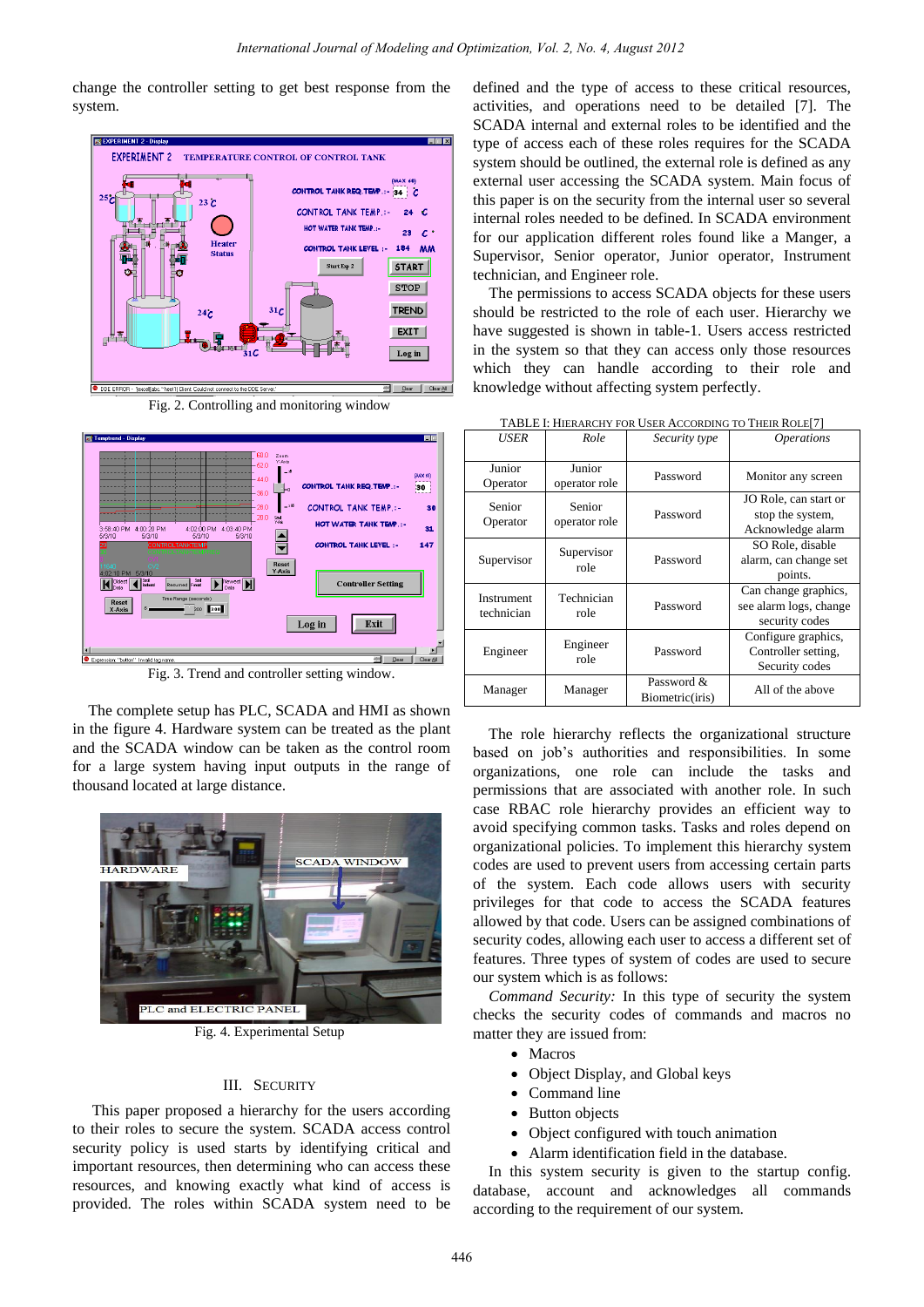

Fig. 5. Password login window.

*Graphic display security: Security* is assigned to a graphic display in the Graphic Display editor. Engineer can assign security while he or she are creating a graphic display, or can assign it later. In this system junior operator not allowed to see the trend window as there is no need for him to monitor that.

*Tag security:* In this part of security we give security to Tags so that a user is restricted write access to a tag. A user cannot change the tags value like the set points, controller tuning parameters etc.

In this system password security used for our initial level and for highest level of manager biometrics security used to secure the activity logging, data logging and alarms database. Before accessing the system user has to give his username and password which is given to him according to his role as shown in Fig 5. After logging in as an authorized user then he can use the system according to his role.

For manager level we have used biometrics recognition with iris as security to login the user. When the iris of the user is going to match then only user can access the system. When the iris gets matched window will give a message "IRIS matched and Manager is logged in as user" as shown in Fig 6.



Fig. 6. Login window accessing using IRIS matching.

Biometrics with iris recognition as security can also be provided as security at other level according to the need of the system.

# IV. BIOMETRICS AS SECURITY

There are different ways to secure the critical systems. Traditional approaches such as ID cards, password & user name neither satisfactory nor reliable enough in many

security areas like process industries. These methods are not very secure. Token, PIN number & password may be shared or stolen [8]. So, modern security requires more secure and more reliable identity authentication technology. Biometrics is used as a suitable solution of higher security. It is a technique of verifying person's identity from physical or behavioral characteristics. Biometrics includes fingerprint, facial features, retina, iris, voice, gait, hand geometry & palm prints. Among the various traits iris recognition attached a lot of attentions due its greater speed, simplicity and accuracy compared to other biometrics. The iris is the colored ring on the human eye between the pupil and the white sclera as shown in Fig. 7. Lots of physical biometrics can be found in the colored rings of the tissues like corona, filaments, flecks, pits, radial furrows and striations. It has been found that every iris is unique means even a person left and right eye iris patterns are never same and is stable throughout the human life. Most of the biometrics has 13 to 60 distinct characteristics but iris have 266 unique features. So these factors make iris an ideal tool for identification.



Fig.7. Eye image.

Iris recognition process includes eye image database, preprocessing stage, feature extraction stage and matching stages.



Fig. 8. Iris template

With the help of pre-processing and feature extraction stage we get an iris template. This template is used for matching. Here matching done with hamming distance method. With the hamming distance method a decision can be made that the two templates generated from same or not and particular user could be allowed to access the system secured.

#### V. RESULTS

SCADA software has been used for monitoring the present process system. Level and temperature of the control tank are monitored and controlled using SCADA system and to secure the system resources according to the roles assigned to the users proposed hierarchy is implemented .If somebody wants to particular feature he should be allowed by administrator to access that feature. These features are secured by the different system of codes and to access these